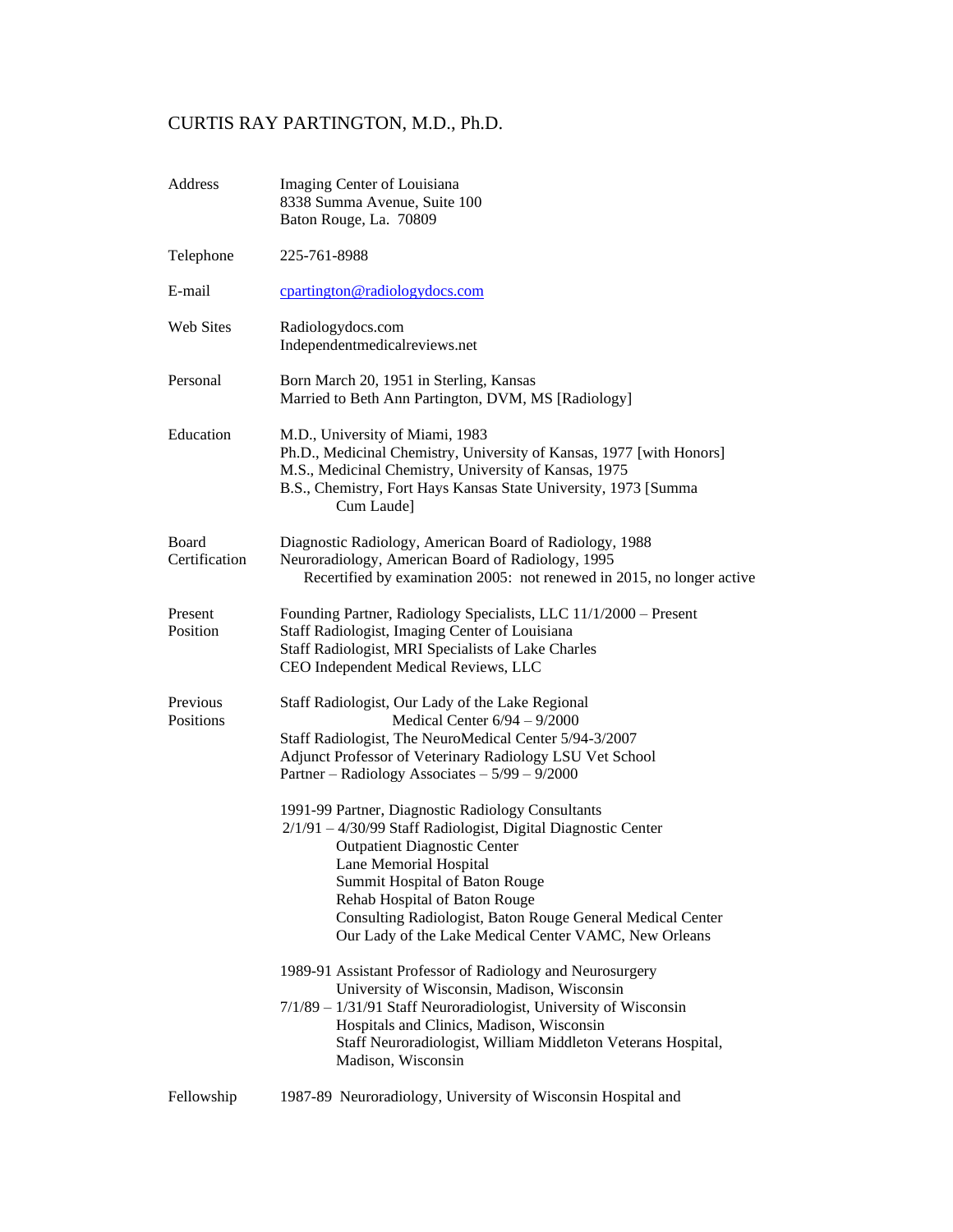| Training                   | Clinics, Madison, Wisconsin                                                                                                                                                 |
|----------------------------|-----------------------------------------------------------------------------------------------------------------------------------------------------------------------------|
| Residency<br>Training      | 1984-87 Diagnostic Radiology, University of Wisconsin Hospital and<br>Clinics, Madison, Wisconsin                                                                           |
|                            | 1983-84 Internal Medicine Intern, University of Wisconsin Hospital<br>and Clinics, Madison, Wisconsin                                                                       |
| Positions<br>Held          | 1981-83 Medical Student, Ph.D. to M.D. Program, University of<br>Miami, Miami, Florida                                                                                      |
|                            | 1980-81 Assistant Professor of Medicinal Chemistry and Natural Products, College of<br>Pharmacy, University of Iowa                                                         |
|                            | 1977-80 Staff Fellow, National Institutes of Health, Bethesda, Maryland, Laboratory of<br>Bioorganic Chemistry, John W. Daly, Ph.D., Director                               |
|                            | 1973-77 Ph.D. Student, University of Kansas, Lawrence, Kansas                                                                                                               |
| Academic                   | Resident's Award for Outstanding Faculty Teaching, University of Wisconsin                                                                                                  |
| Awards                     | Department of Radiology, 1990<br>Cum Laude Citation, Scientific Exhibit, RSNA 1990                                                                                          |
|                            | Winthrop Fellowship in Diagnostic Imaging, 1988-89                                                                                                                          |
|                            | Pharm-Tox Fellow [PRAT Fellow], Pharmacology-Toxicology Program, National<br>Institutes of Health, NIGMS 1977-79                                                            |
|                            | National Science Foundation Graduate Fellow, 1974-77                                                                                                                        |
|                            | NIH Predoctorial Traineeship, 1973-74                                                                                                                                       |
|                            | A.W. Davidson Award for Outstanding Chemistry Graduate Student, University of<br>Kansas Chemistry Department, 1975                                                          |
|                            | Outstanding Chemistry Graduate, Fort Hays Kansas State University, 1973<br>Phi Lambda Upsilon [Chemistry]                                                                   |
|                            | Rho Chi [Pharmacy]                                                                                                                                                          |
|                            | Phi Kappa Phi [1972]                                                                                                                                                        |
| Professional<br>Activities | Peer Review Referee for American Journal of Neuroradiology Academic Radiology, and<br>Veterinary Radiology                                                                  |
|                            | Course Coordinator Combined Neurosurgery-Neurology Weekly Case Management<br>Conference, NeuroMedical Center and OLOL Regional Medical Center,<br>Baton Rouge, LA 1991-2005 |

### PUBLICATIONS

- 1. Partington, C. R. and M.P. Mertes. The synthesis of <sup>14</sup>C-labeled Carbonylbenzlyoxyphenylalaninemethylorthoester. J. Label. Compound. Radiopharm. 14: 223-32 [1978]
- 2. Henderson, J.D., C.R. Partington, and M. P. Mertes. The synthesis and pH effects on the hydrolysis of 5'-adenosyl phenylalanate. J. Org Chem. 44:100-1006 [1979]
- 3. Partington, C. R. and J.W. Daly. Effect of gangliosides on adenylate cyclase activity in rat cerebral cortex membranes. Mol. Pharmacol. 15: 484-491 [1979].
- 4. Partington, C.R. and J.W. Daly. Effect of proteases and protease inhibitors on adenylate cyclase activity in rat cerebral critical membranes. Arch. Biochem. Biophys. 198: 255-262 [1979].
- 5. Partington, C.R., M.W. Edwards, and J.W. Daly. Desensitization of adenylate cyclase in incubated slices from rat cerebral cortes. J. Neurochem. 34: 76-82 [1980].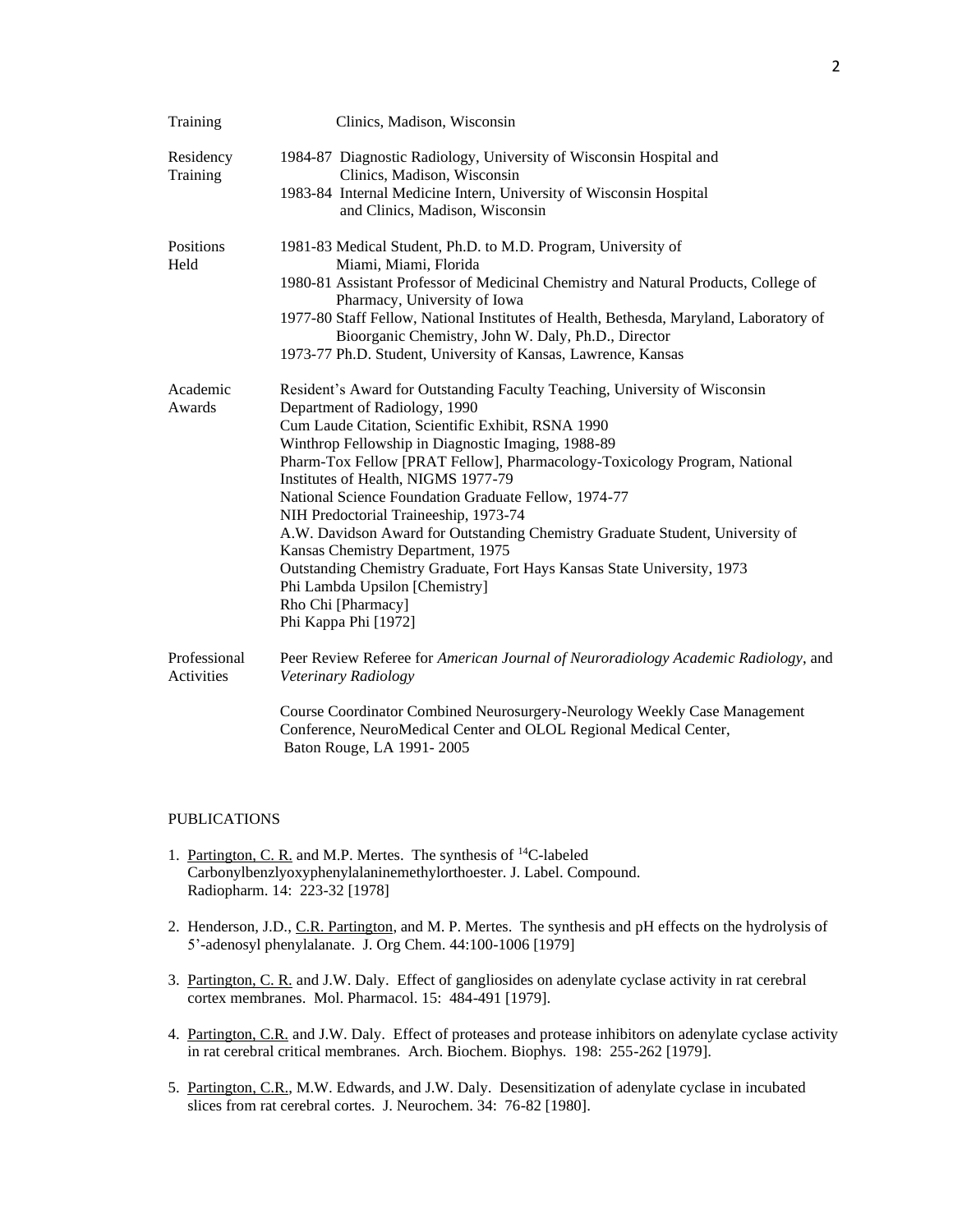- 6. Partington, C.R., M.W. Edwards, and J.W. Daly. Regulation of cyclic AMP formation in brain tissue by alpha-adrenergic receptors; requisite intermediacy of prostaglandins of the E series. Proc. Natl. Acad. Sci. USA 77: 324-3028 [1980].
- 7. Daly, J.W., E. McNeal, C.R. Partington, M. Neuwirth, and C.R. Creveling. Accumulations of cyclic AMP in adenine-labeled cell free preparations from guinea pig cerebral cortex: role of alpha adrenergic and H1-histaminergic receptros. J. Neurochem. 35: 326-337 [1980].
- 8. Strother, C., P. Eldevik, Y. Kikuchi, V. Graves, C. Partington, and A. Merless. Thrombus formation, structure, and the evolution of mass effect in unclippable intracranial aneurysms treated by balloon embolization: emphasis on magnetic resonance findings. Amer. J. Neurorad. 10: 787-796 [1989].
- 9. Graves, V.B., C. R. Partington, D.A. Rufenacht, A. H. Rappe, and C. M. Strother. Treatment of carotid artery aneurysms with platinum coils: an experimental study in dogs. Amer. J. Neurorad. 11: 249-253 [1990].
- 10. Partington, C. R., D. A. Rufenacht, V. B. Graves, A. H. Rappe, A. Laurent, C. M. Strother, and J-J. Merland. Biocompatibility of one French polyethylene catheters used in interventional neuroradiology: experimental studies in dogs and rats. Amer. J. Neurorad. 11: 881-885 [1990].
- 11. Zupanc, M. L., E. G. Handler, R. L. Levine, T. W. Jahn, G. M. ZuRhein, J. M. Rozental, R.J. Nickles, and C. R. Partington. Rasmussen Encephalitis: epilepsia partialis continua secondary to chronic encephalitis. Ped. Neurol. 6: 397-401 [1990].
- 12. Digman, K. E., C. R. Partington, and V. B. Graves. MR imaging of spinal pachymeningitis. J. Comput. Tomograph. 14: 988-990 [1990]
- 13. Bell, C. A., C. R. Partington, M. Robbins, F. Graziano, P. Turski, and S. Kornguth. Identification of Steroid responsiveness in patients with CNS lupus erythematosus based on clinical, magnetic resonance and serological criteria. Arth. Rheum. 34: 432-441 [1991].
- 14. Weinstein, J. A., D. A. Rufenache, C.R. Partington, V. B. Graves, C. M. Strother, R. Appen, D. Jacobsen, T. Cox, and M. Moster. Post traumatic delayed loss of vision due to injury to the carotid artery. Arch Neurol. 48: 490-497 [1991].
- 15. Partington, C. R., V. B. Graves, and L. R. Hegstrand. Meningioangiomatosis. Amer. J. Neurorad. 12: 549-552 [1991].
- 16. Hollman, J. L. and C. R. Partington. Spasm and arterial injury. Am. J. Cardiol. 68: 525-527 [1991].
- 17. Graves, V. B., C. M. Strother, C. R. Partington, and A. H. Rappe. Flow dynamics of lateral carotid artery aneurysms and their effects of coils and balloons: an experimental study in dogs. Amer. J. Neurorad. 13: 189-192 [1992].
- 18. Crayton, H. E., C. R. Partington, and C. L. Bell. Spinal cord compression by epidural lipomatosis in systemic lupus erythematosis. Arth. Rheum. 35:482-484 [1992].
- 19. Levine, R. L., P. Verro, F. R. Korosec, P. A. Turski, C. A. Mistretta, and C. R. Partington. Magnetic resonance angiographic study of vertebral-basilar flow voids. J. Neuroimag 2: 175-180 [1992].
- 20. Verro, P., R. L. Levine, P. A. Turski, and C. R. Partington. Magnetic resonance angiography in vertebrobasilar ischemia. J. Neuroimag. 3: 132-138 [1993].
- 21. Partington, B. P., C. R. Partington, T. Tochak, and D. Biller. Transvenous embolization for treatment of patent ductus venosus in a dog. J. Am. Vet. Med. Assoc. 202: 281-284 [1993].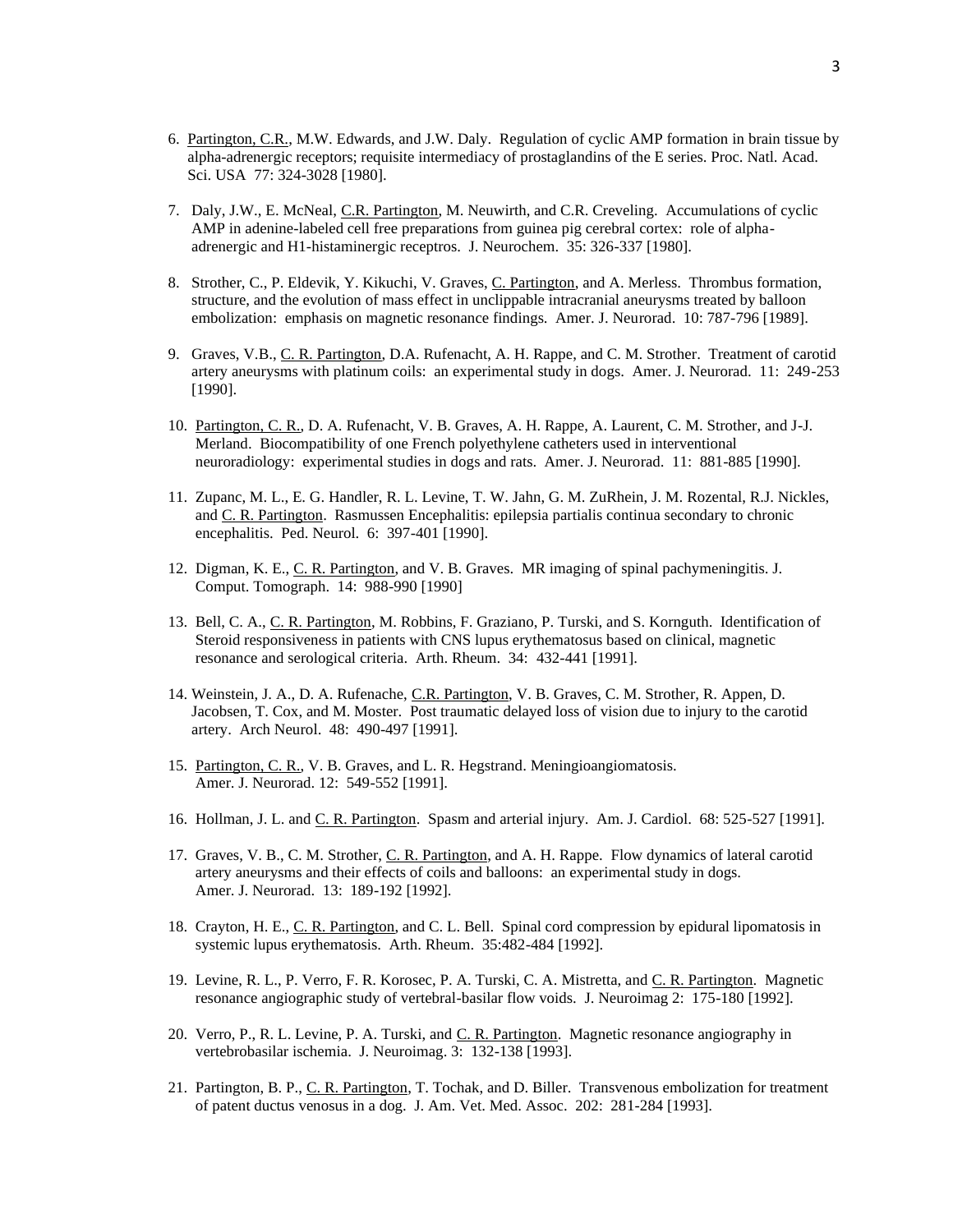- 22. Lovejoy, J. C., G. A. Bray, C. S. Greeson, M. Klemperer, C. R. Partington, and R. Tulley. Oral anabolic steroid treatment, but not parenteral androgen treatment, decreases abdominal fat in obese older men. Int. J. Obesity 19: 614-624 [1995].
- 23. Gao, Y.Y., G. A. Bray, J. C. Lovejoy, L. K. Keys, A. Sparti, and C. R. Partington. Autonomic Activity Assessed by Heart Rate Spectral Analysis Varies with Fat Distribution in Obese Women. Obesity Research 4 [1d]: 1550-1572 [1996]
- 24. Lovejoy, J. C., G. A. Bray, M. O. Bourgeois, R. Macchiavelli, J. C. Rood, C. S. Greeson, and C. R. Partington. Exogenous Androgens influence body composition and regional body fat distribution in obese postmenopausal women – A clinical research center study. J. Clin. Endocrin. Metab. 81: 2198-2203 [1996].
- 25. Brooks, E. R., D. Heltz, P. Wozniak, C. Partington, and J. Lovejoy. Lateral Spine Densitometry in Obese Women. Calcified Tissue International 63: 173-176 [1998].
- 26. Johnson, R. P., T. M. Neer, B. P. Partington, D. Y. Cho and C. R. Partington. Familial Cerebellar Ataxia with Hydrocephalus in Bull Mastiffs. Vet. Radiol. And Ultrasound 42 [3]: 246-9 [2001].

## BOOK CHAPTERS

- 1. Partington, C. R. "Part I. The Chemical Synthesis of Aminoacyl tRNA. Part II. Approaches to the Origin of the Genetic Code: Template Direction of Acyl Transfer Reactions" Ph.D. Dissertation, Kansas University, Lawrence, Kansas. [1977].
- 2. Daly, J. W. and C. R. Partington. Adrenergic Receptors and Adenylate cyclase in Membrane Preparations from the Central Nervous System. In; *Catecholamines: Basic and Clinical Frontiers*. Usdin, E., I. Kopin, and J. Barches (eds): Pergamon Press, New York, [1979].
- 3. Partington, C. R. and B. K. Rao. Acute Cholecystitis. In *Modern Imaging of the Liver*. Wilson, M. A. and F. F. Ruzicka (eds), Marcel Dekker, New York. pp 567-587, [1988].
- 4. Graves, V. B., C. Strother, C. R. Partington, Y. Kikuchi, and P. Eldevik. Thrombus Formation: Structure and Evolution in Intracranial Aneurysms Treated by Balloon Occlusion. In *Imaging of Brain Metabolism, Spine and Cord Interventional Neuroradiology*. M. Nadjmi, ed. Springer-Verlag, Berlin. pp 299-302 [1989].
- 5. Graves, V. B. and C. R. Partington. Imaging Evaluation of Acute Neurologic Disease. In *Critical Care Imaging*. Goodman, L. and C. Putman, (eds). W. B. Saunders, Philadelphia. Pp 391-409 [1992].

## POSTERS, PRESENTATIONS, AND ABSTRACTS

- 1. Partington, C. R., L.R. Gentry, C. G. Jacoby, and W. D. Keyes. MR Imaging of Suprasellar Arachnoid Cysts: Differentiation From Other Cystic Parasellar Masses. RSNA Presentation #463; Radiology 165(P); 161 [1987].
- 2. Turski, P.A., W.H. Perman, M.A. Bernstein, C.R. Partington, C.S. Poon, and L.R. Gentry. Initial Clinical Experience Using a Three-dimensional SSFP CE-Fast Pulse Sequence for Spine Imaging. RSNA presentation #388; Radiology 165(p); 141 [1987].
- 3. Strother, C.M., Y. Kikuchi, V.B. Graves, P. Eldivik, and C.R. Partington. Observation on Thrombus Formation, Structure, and Evolution in Intracranial Aneurysms Treated by Balloon Occlusion.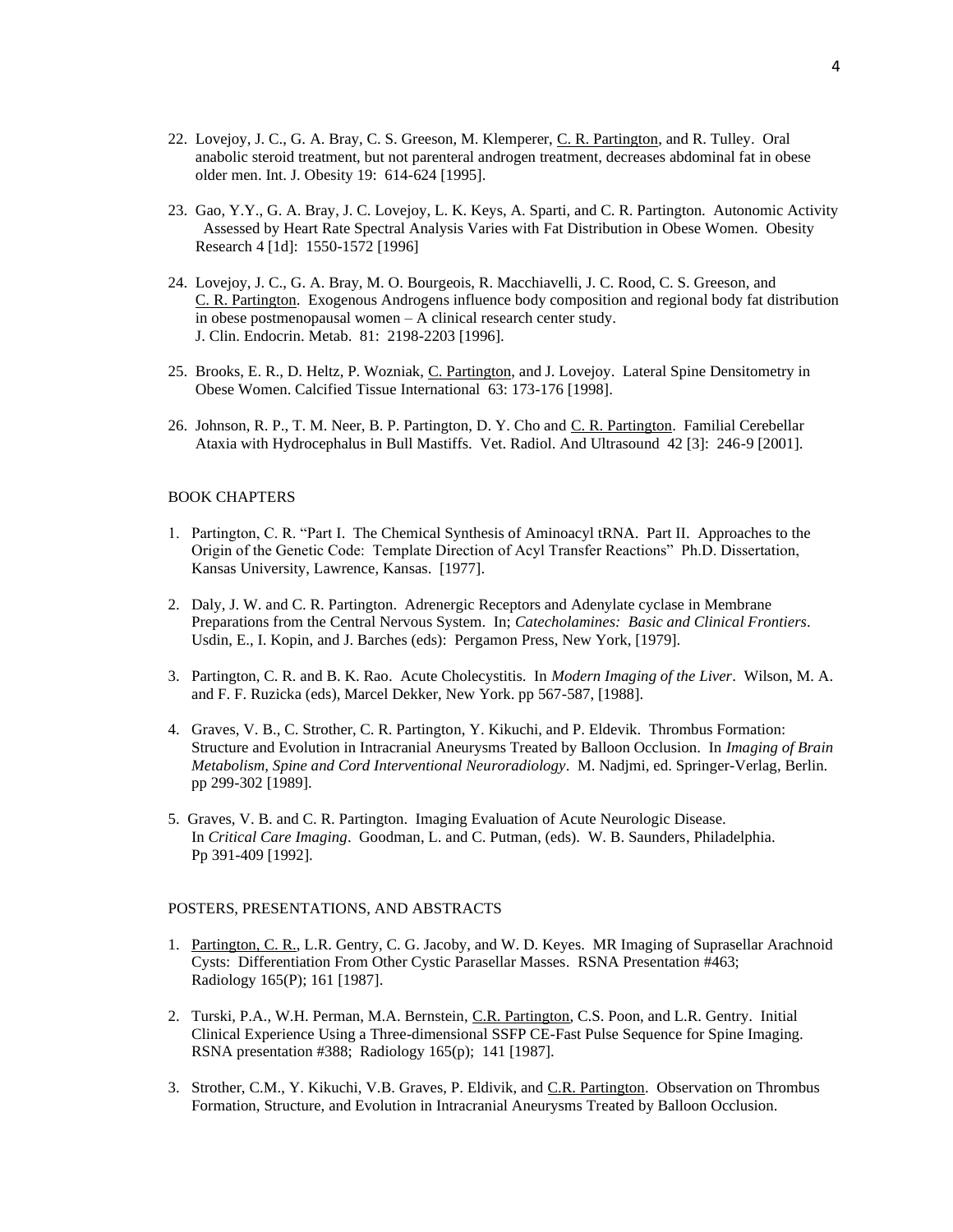ASNR (AJNR 9;1008) 1988, and Proc. Eur. Soc. Neurorad., 1988.

- 4. Sandstrom, J.C., C.R. Partington, and W.H. Perman. In Vivo Proton NMR Spectroscopy of Canine status Epilepticus. Soc. Mag. Res. Med., #1086, Aug 1988, and RSNA presentation #101; Radiology 169(P); 41 [1988].
- 5. Partington, C.R., J.C. Sandstrom, and W.H. Perman. A Phantom for Simulating Proton Spectroscopy of the Brain. RSNA presentation #105; Radiology 169(P); 42 [1988].
- 6. Graves, V.B., C.M. Strother, and C.R. Partington. MR Characteristics of Thrombus Formation and Evolution in Giant Aneurysms Treated by Balloon Occlusion. XVth European Congress of Neuroradiology, Wurzberg, Sept 1988.
- 7. Jarenwattananon, A., P.A. Turski, C.R. Partington, and W.H. Perman. In Vivo Sodium MR Imaging and Spectroscopy in Experimental Status Epilepticus. ASNR1989. Abs #232.
- 8. Partington, C.R., A. Laurent, V.B. Graves, D.A. Rufenacht, I. Weitzner, A.H. Rappe, C.M. Strother, and J.J. Merland. Implantation of 1F Polyethylene Catheters Used in Interventional Neuroangiography: Part I – Biocompatibility Studies in Animals. ASNR 1989. Abs #112.
- 9. Merland, J.J., D. Rufenacht, A. Aymard, S. Bien, C. Partington, and V. Graves. Implantation of 1F Polyethylene Catheters Used in Interventional Neuro-angiography: Part II – Clinical Studies. ASNR 1989. Abs #61.
- 10. Graves, V.B., C.R. Partington, D.A. Rufenacht, A.H. Rappe, and C.M. Strother. Minicoil Placement with Tracker Catheter 18 In Carotid Aneurysms. Observations in a Dog Aneurysm Model. ASNR 1989. Abs #59.
- 11. Levine, R.L., C.R. Partington, N.W. Spencer, T.P. Sutula, J.C. Jones, and R.J. Nickles. Temporal Lobe Glucose Uptake in Magnetic Resonance-Negative Intractable Epilepsy. The American Neurological Association, 1989. Ann. Neurol. 26; 162 [1989].
- 12. Bell, C.L., C.R. Partington, M. Robbins, F. Graziano, P. Turski, and S. Kornguth. Cranial MRI Scans in Patients with Central Nervous System Lupus. The American Rheumatism Association, June 1989.
- 13. Partington, C.R., V.B. Graves, and C.M. Strother. Aneurysm Rupture After Treatment by Selective Balloon Occlusion of the Aneurysm Lumen. ITC Interventional Neuroradiology Conference, San Francisco, Calif. August 19, 1989.
- 14. Partington, C.R., D.A. Rufenacht, V.B. Graves, and J. Weinsein. Causes of Delayed Vision Loss After Head Trauma. RSNA 1989.
- 15. Rufenacht, D.A., C.R. Partington, J-J Merland, and V.B. Graves. Fistulas of the Spinal Axis Which Mimic AVMs. RSNA 1989.
- 16. Partington, C.R., F.R. Korosec, C.A. Mistretta, P.A. Turski, and J. Johanson. Basilar Artery Thrombosis studied with Magnetic Resonance Angiography. RSNA 1989.
- 17. Turski, P.A., C.R. Partington, F. Korosec, R. Levine, and C. Mistretta. Limited Volume 2-D Phase Contrast and 2-D Time of Flight MR Angiography for the Evaluation of Cerebrovascular Disease. ASNR 1990. Abs #11.
- 18. Partington, C.R., D.A. Rufenacht, D.A. Nichols, V.B. Graves, and A.H. Rappe Glass Beads as Particles for Transvascular Embolization. ASNR 1990. Abs #216.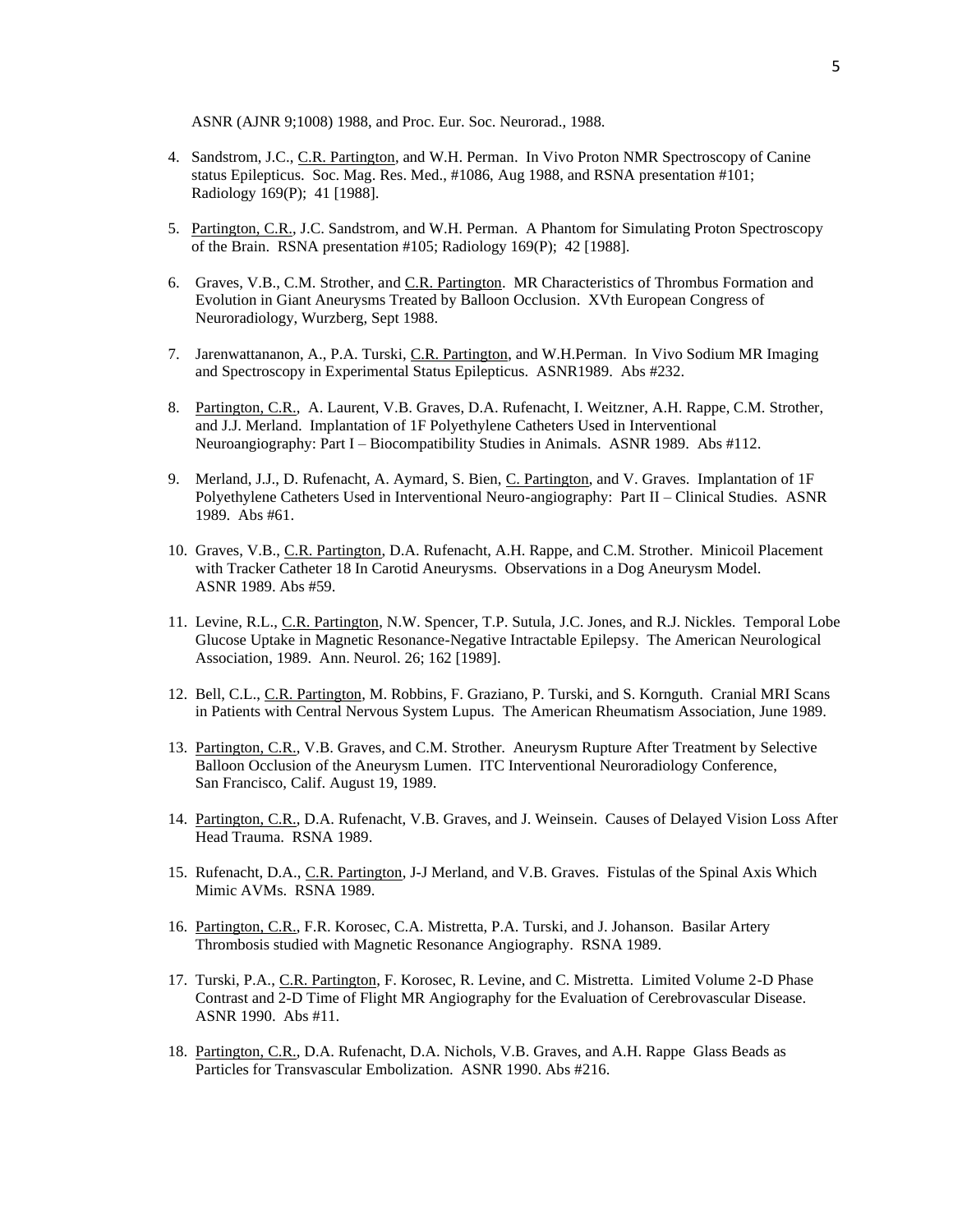- 19. Strother, C.M., V.B. Graves, C.R. Partington, and A.H. Rappe. Hemodynamic Features of Human and Experimental Aneurysms. ASNR 1990. Abs #256.
- 20. Graves, V.B., C.R. Partington, C.M. Strother, D.A. Rufenacht, and A.H. Rappe. Hemodynamic Influences of Treatment of Aneurysms with Coils and Balloons. ASNR 1990. Abs #257.
- 21. Partington, C.R., V.B. Graves, D.A. Rufenacht, and J.-J. Merland. Systematic Approach to Vascular Abnormalities of the Spine. Scientific Exhibit #E 43, ASNR 1990.
- 22. Levine, R., C. Partington, F. Korosec, C. Mistretta, P. Turski, and H. Schutta. Magnetic Resonance Angiography in Basilar Ectasia. Am. Acad. Of Neurology, May 1990. Neurology 40: 1154P [1990].
- 23. Bell, C.L., C.R. Partington, M. Robbins, F. Graziano, P. Turski, and S. Kornguth. Identification of Steroid Responsiveness in Patients with Central Nervous System Systemic Lupus Erythematosus Based on Magnetic Resonance ans Serological Criteria. Am. College of Rheumatology Scientific Meeting, Nov, 1990.
- 24. Rufenacht, D.A., C.R. Partington, D.A. Nichols, and J.-J. Merland. Fistulas of the Spinal Arteries that Mimic AVMs. Symposium Radiol. London, July 1990.
- 25. Lovejoy, J.C., G. Bray, R. Tulley, and C. Partington. Effects of Testosterone or Anabolic Steriods on Body Fat Distribution and Health Risk Factors.  $7<sup>th</sup>$  International Congress on Obesity, Toronto, 1994. Int. J. Obesity 18(2):0453 [1994].
- 26. Partington, B.P., C.R. Partington, R. P. Johnson, T.M. Neer, and D.Y. Cho. MRI Appearance of Familial Cerebellar Ataxia in Bull Mastiffs with Pathologic Correlation. Annual Scientific Meeting of the American College of Veterinary Radiology, Chicago, IL, Dec 1999.

#### INVITED LECTURES

- 1. "Introduction to MRI" Staff Meeting, Winnona Hospital, Winnona, Minn., June 15, 1988. [Category I AMA Credit for Attendees].
- 2. "Introduction to Positron Emission Tomography" Neuroanatomy and Neurophysiology Core Lecture Series. University of Wisconsin Hospital., June 23, 1988.
- 3. "Introduction to MRI" Staff Meeting, Chilton Medical Center, Chilton, Wisc., August 29, 1988 . [Category I AMA Credit for Attendees].
- 4. "Basic MRI: T-1, T-2, and Pulse Sequences" Combined Neurology, Neuroradiology, and Neurosurgery Teaching Rounds, University of Wisconsin Hospital, September 14, 1988.
- 5. "Basic MRI: Phase, Frequency, and Fast Scanning Techniques" Combined Neurology, Neuroradiology, and Neurosurgery Teaching Rounds, University of Wisconsin Hospital, September 21, 1988.
- 6. "Volume Localized Proton Spectroscopy as a Diagnostic Tool" Radiology Grand Rounds, University of Wisconsin Hospital, October 13, 1988.
- 7. "MRI Techniques" Radiology Teaching Rounds, The Ohio State University Department of Diagnostic Radiology, October 20, 1988.
- 8. "Introduction to PET and Proton Spectroscopy" Radiology Grand Rounds, The Ohio State University Department of Diagnostic Radiology, October 21, 1988. [Visiting Professor, Oct 20-21, 1988].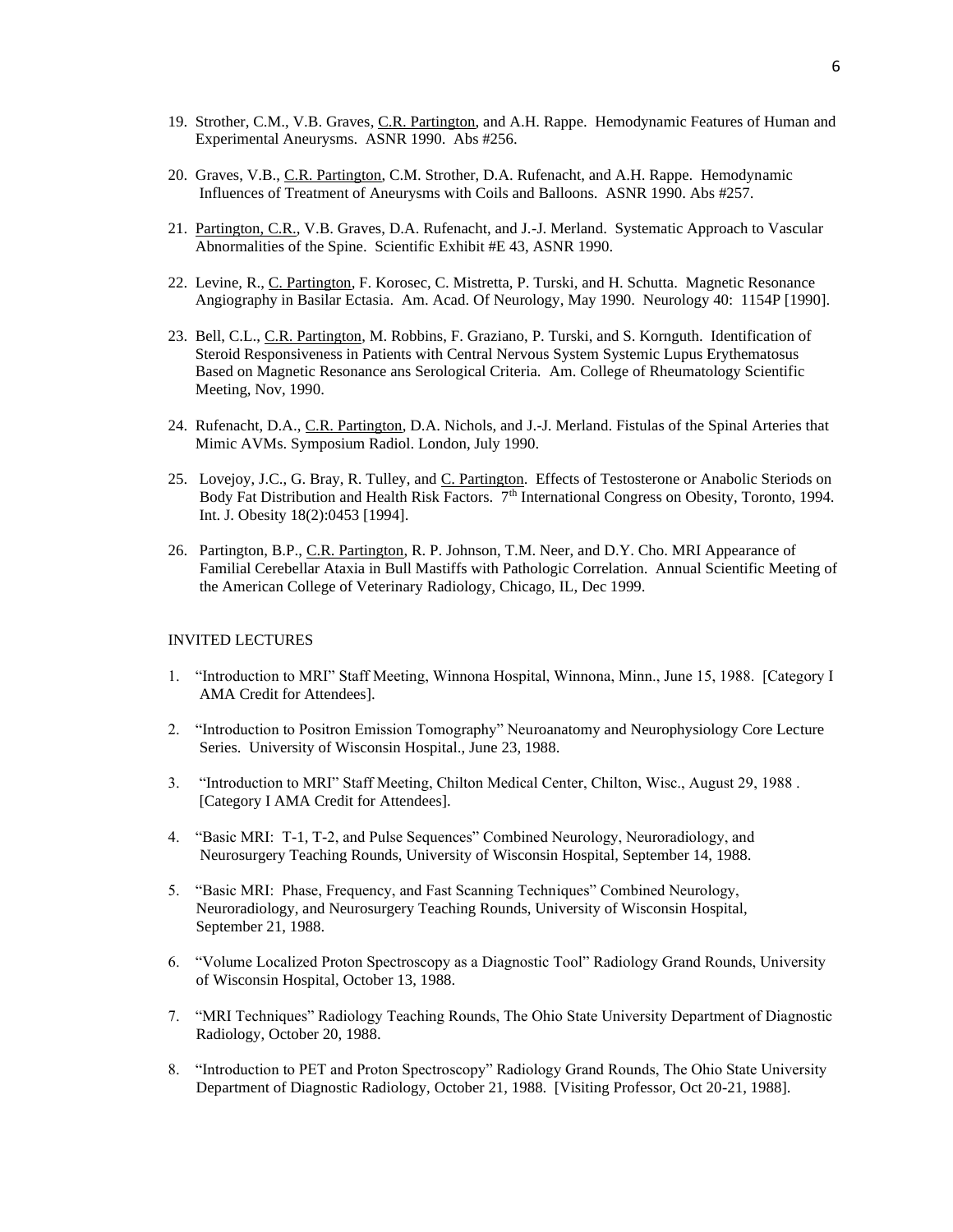- 9. "Interventional Neuroradiology" Radiology Grand Rounds, University of North Carolina Department of Radiology, December 15, 1988.
- 10. "Volume Localized Proton Spectroscopy" Radiology Rounds, University of North Carolina Department of Radiology, December 16, 1988.
- 11. "Fundamentals of Clinical MRI" Staff Meeting, Devine Savior Hospital, Portage Wisconsin. February 1, 1989.
- 12. "Spinal Angiography" Radiology Grand Rounds, University of North Carolina Department of Radiology, February 10, 1989.
- 13. "CT-MRI Correlation of Image Generation" Third Annual University of Wisconsin CT Conference, April 1, 1989.
- 14. "Interventional Neuroradiology" In Service to the Neurology and Neurosurgery Nursing Staff, University of Wisconsin Hospital, April 5, 1989.
- 15. "Clinical Aspects of MRI" Internal Medicine Teaching Rounds, University of Wisconsin Hospital, April 20, 1989.
- 16. "Clinical Aspects of MRI" Plastic Surgery Teaching Rounds, University of Wisconsin Hospital, April 21, 1989.
- 17. "Clinical Interventional Neuroradiology" Neurosurgery Teaching Rounds, University of Florida, Shands Hospital, April 27, 1989.
- 18. "Interventional Neuroradiology" Radiology Grand Round, University of Florida Shands Hospital, April 28, 1989.
- 19. "Basic MRI: Part III. GRASS, IR, Spectral Imaging, and Contrast Enhancement" Combined Radiology, Neurology, and Neurosurgery Teaching Rounds, University of Wisconsin Hospital, May 3, 1989.
- 20. "Clinical Interventional Neuroradiology" Neurology Grand Rounds, University of Wisconsin Hospital, June 2, 1989.
- 21. "Radiologic Evaluation of Pituitary Adenomas" Internal Medicine Grand Rounds, University of Wisconsin Hospital, July 7, 1989. One of three presenters discussing the clinical, pathological, and radiological aspects.
- 22. "MR Angiography" Neurology Grand Rounds, University of Wisconsin Hospital, August 11, 1989.
- 23. "Magnetic Resonance Spectroscopy" General Electric Magnetic Resonance Research Seminar, GE Medical Central Research, Waukashau, Wisconsin, September 7, 1989.
- 24. "Clinical Applications of Magnetic Resonance Angiography" General Electric Magnetic Resonance Research Seminar, GE Medical Central Research, Waukashau, Wisconsin, September 7, 1989.
- 25. "Interventional Neuroradiology" In Service to the Neurology and Neurosurgery Nursing Staff, University of Wisconsin Hospital, December 3, 1989.
- 26. "Basic MRI: T-1, T-2, and Pulse Sequences" Combined Neurology, Neuroradiology, and Neurosurgery Teaching Rounds, University of Wisconsin Hospital, October 8<sup>th</sup>, 1989.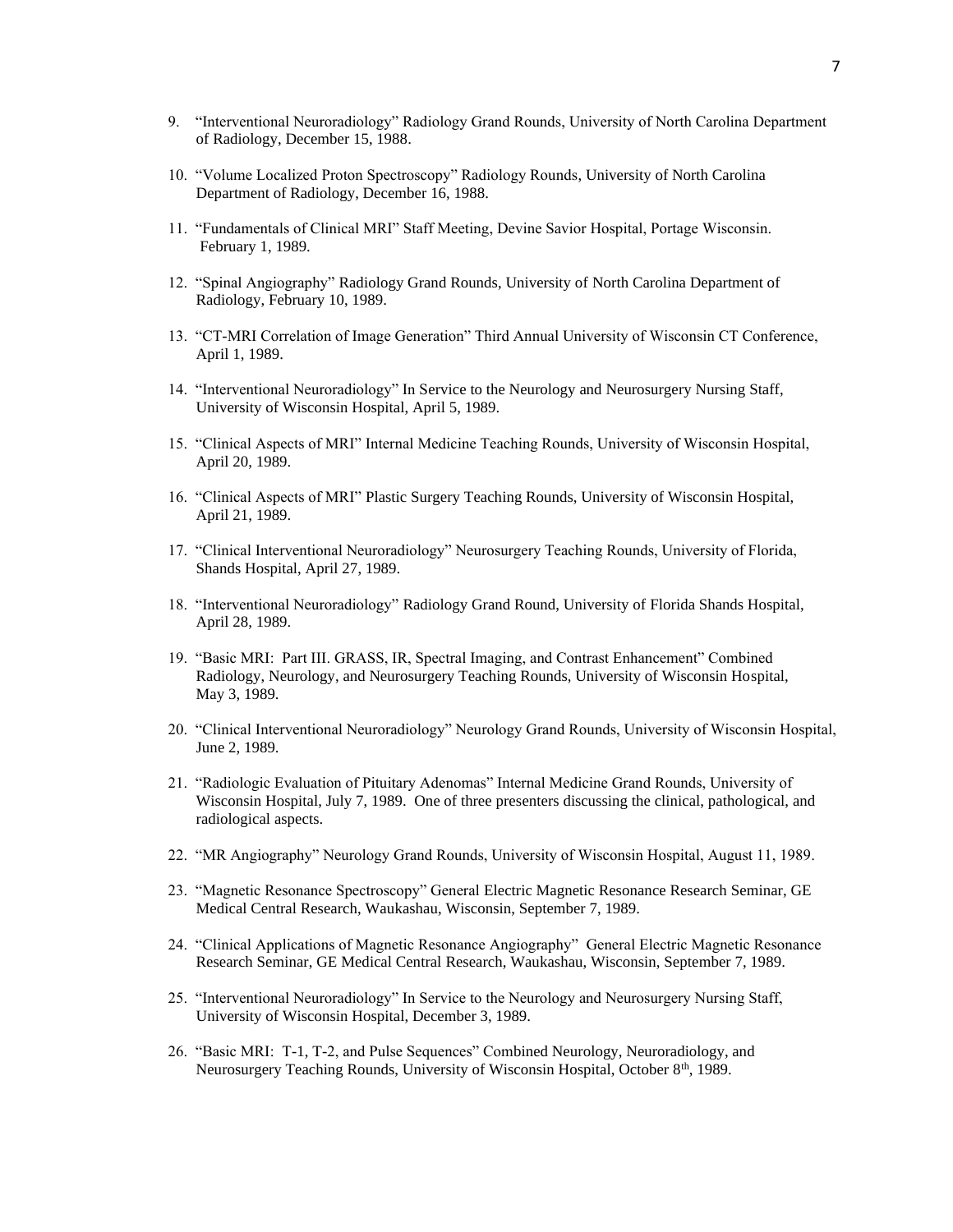- 27. "Basic MRI: Phase, Frequency, and Fast Scanning Techniques" Combined Neurology, Neuroradiology, and Neurosurgery Teaching Rounds, University of Wisconsin Hospital, October 15, 1989.
- 28. "MRI: How It Really Works. Part I: T-1, T-2, and Data Collection" Big Sky Radiology Conference, Big Sky, Montana, February 2, 1990.
- 29. "MRI: How It Really Works. Part II: Phase, Frequency, and Localization in Space" Big Sky Radiology Conference, Big Sky, Montana, February 3, 1990.
- 30. "MRI: How It Really Works. Part III: 3-D, Fast Scan, Spectroscopy, Fat Supression, and Angiography" Big Sky Radiology Conference, Big Sky, Montana, February 5, 1990.
- 31. "Spinal Angiography" Radiology Grand Rounds, University of Wisconsin Hospital and Clinics, May 9, 1990.
- 32. "New Techniques in Interventional Neuroradiology" Wisconsin Radiological Society Summer Meeting, Milwaukee, June 17, 1990.
- 33. "MRI-Techniques and Information Obtained" Keynote Address, American College of Veterinary Radiology, Chicago November 22, 1990.
- 34. "Advances in Neuroradiology" Teaching Rounds, Medical Center of Baton Rouge, Baton Rouge, April 23, 1991.
- 35. "New Techniques in Neuro MRI" CME for Referring Physicians of Digital Diagnostic Center, Baton Rouge, May 19, 1991.
- 36. "Advanced Imaging of Musculoskeletal Disorders" Graduate Orthopedic Surgery Course, College of Veterinary Medicine, LSU, Baton Rouge, October 22, 1992.
- 37. "MR Angiography" CME for Referring Physicians of Digital Diagnostic Center, Baton Rouge, November 4, 1992.
- 38. "Basic MRI" Physicians Staff Meeting, River West Medical Center, Plaquemine, Louisiana, Dec 11, 1992.
- 39. "Clinical Uses of MRI" Graduate General Surgery Course College of Veterinary Medicine, LSU, Baton Rouge, August 9, 1993.
- 40. "New Techniques in Neuroradiology" Capital Area Radiologic Technology Society, Baton Rouge, Louisiana, June 7, 1994.
- 41. "MINLA Manpower Requirements and Sharing" Medical Imaging Network of Louisiana Meeting, New Orleans, Louisiana, April 19, 1997.
- 42. "MRI at the Turn of the Century" Keynote Address to the American College of Veterinary Radiology annual meeting, Chicago, Illinois, December 1, 1999.
- 43. "Advanced MRI: Perfusion, diffusion, and Spectroscopy" Our Lady of the Lake Regional Medical Center, Baton Rouge, Louisiana, December 11, 1999.
- 44. "Imaging of Brain Tumors" Tenth Annual Neuroscience Symposium, Our Lady of the Lake College and the NeuroMedical Center, Baton Rouge, Louisiana, May 12, 2000.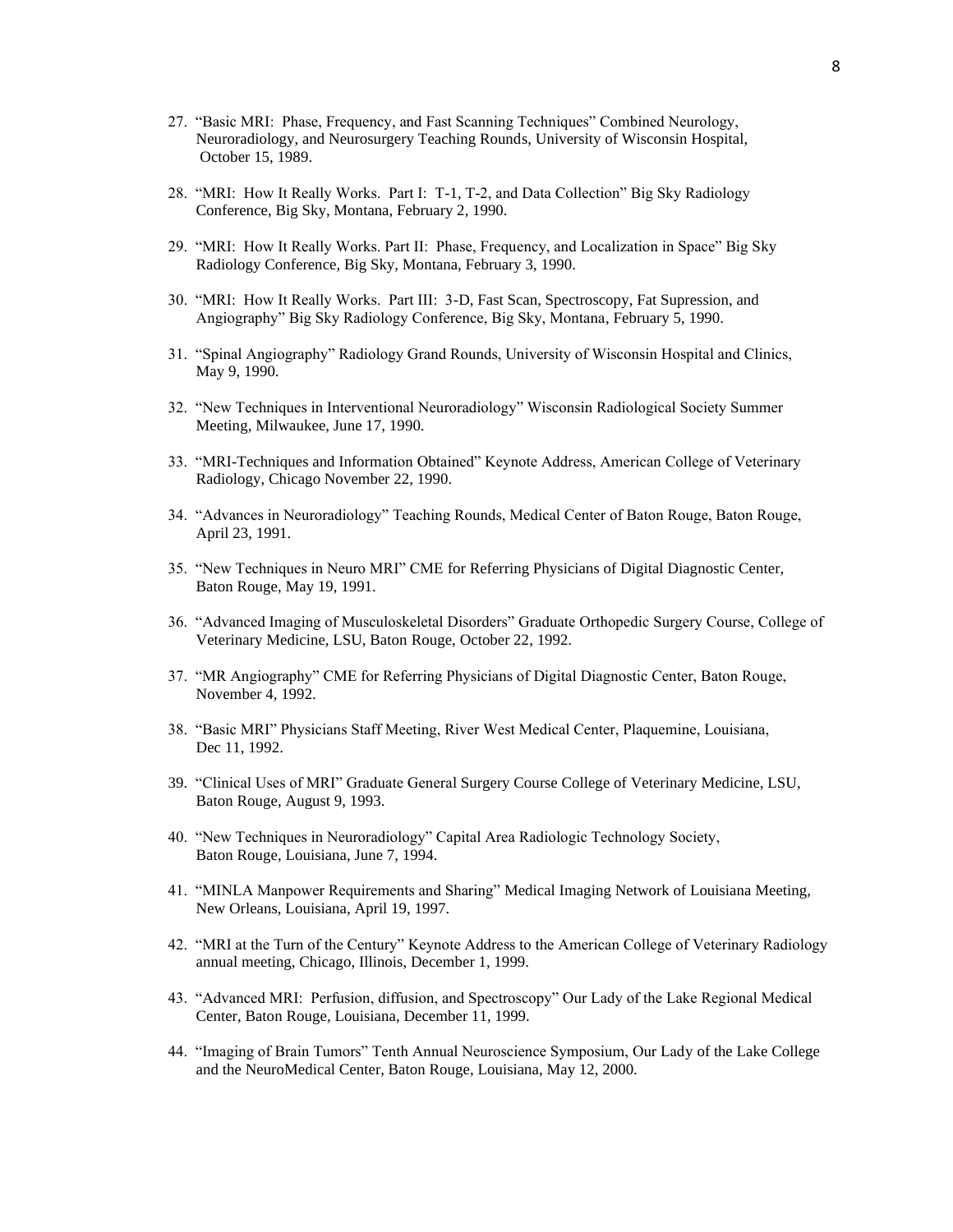- 45. "Recent Advances in Neuro Imaging" Lecture to the Advanced Neurology-Neurological Surgery Course, LSU School of Veterinary Medicine, Baton Rouge, Louisiana, November 20, 2000.
- 46. "What's New in MRI Diffusion, Perfusion, and Spectroscopy" Lecture to Lake Charles Physicians, August 22, 2001. Open Air MRI of Lake Charles, Louisiana.
- 47. "Introduction to MRI—Imaging, Diffusion, Perfusion, and Spectroscopy" Lecture to the Medical Staff of Beauregard-Vernon Medical Center, DeRidder, LA May 13, 2003
- 48. "Update on the Clinical Usefulness of MRI" Lecture to the Medical Staff of Bogalusa Regional Medical Center, given in Covington, LA May 15, 2003
- 49. "Clinical uses of MR Angiography" Lecture to the Medical Staff of Beauregard-Vernon Medical Center, DeRidder, LA Nov 3, 2003
- 50. "Imaging the Injured Spine" Louisiana Spine and Sports Medicine Legal Symposium, Baton Rouge, LA Aug 25, 2005
- 51. "Imaging the Injured Spine—Acute vs. Chronic" Louisiana Spine and Sports Medicine Legal Symposium, Baton Rouge, LA. March 11, 2010.

#### CONTINUING MEDICAL EDUCATION [Category 1]

| 1990 | American Society of Neuroradiology: 26 hours   |
|------|------------------------------------------------|
|      | Wisconsin Radiologic Society: 3 hours          |
|      | Radiological Society of North America: 6 hours |
|      | University of Wisconsin: 27 hours              |
|      |                                                |

- 1991 American Society of Neuroradiology Course: 15 hours American Society of Neuroradiology Meeting: 34 hours
- 1992 American Society of Neuroradiology Meeting: 28 hours
- 1993 American Society of Neuroradiology Meeting: 27.5 hours Radiological Society of North America: 8 hours
- 1994 Radiological Society of North America: 5 hours American Society of Neuroradiology Meeting: 29 hours
- 1995 American Society of Neuroradiology Meeting: 17.5 hours Pennsylvania Radiological Society Mammography Course: 21.25 hours
- 1996 Radiologic Society of North America: 18 hours Radiologic Society of North America Meeting: 16 hours
- 1997 Radiologic Society of North America: 15 hours University of Cincinnati [mammography]: 5 hours
- 1998 Radiologic Society of North America: 22 hours University of Cincinnati [mammography]: 5 hours Radiologic Society of North America Meeting: 17.5 hours
- 1999 CT and MRI of the Brain and Spine Meeting: 20 hours Radiologic Society of North America: 22 hours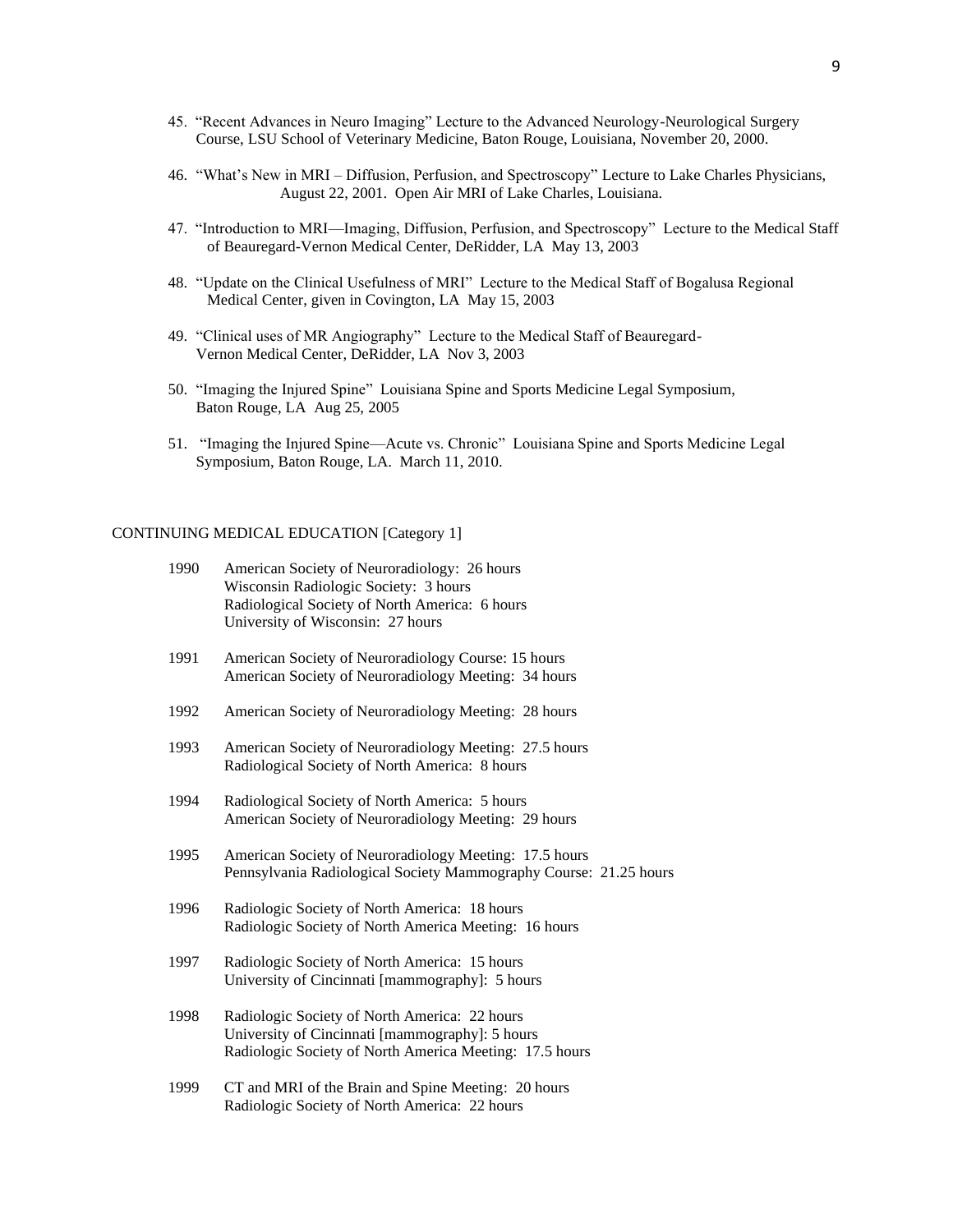|      | Radiologic Society of North America Meeting: 8.5 hours<br>Our Lady of the Lake CME: 8 hours                                                                                                                                              |
|------|------------------------------------------------------------------------------------------------------------------------------------------------------------------------------------------------------------------------------------------|
| 2000 | Radiologic Society of North America: 24 hours<br>Our Lady of the Lake CME: 39 hours                                                                                                                                                      |
| 2001 | Meeting "Internal Derangement of Joints" Scottsdale: 20 hours<br>Our Lady of the Lake CME: 36 hours<br><b>LAMMICO CME: 2 hours</b>                                                                                                       |
| 2002 | Meeting, "Magnetic Resonance Imaging in Orthopaedics and Sports Medicine" San Francisco, CA<br>August 25-28: 25 hours<br>Our Lady of the Lake CME: 39 hours<br>LAMMICO: 2 hours<br>Radiologic Society of North America Meeting: 11 hours |
| 2003 | Meeting "PET Imaging for the Radiologist" Hilton Head NC: 13.25 hours<br>Our Lady of the Lake CME: 39 Hours<br>LAMMICO: 2 hours<br>Radiologic Society of North America Meeting: 14.5 Hours                                               |
| 2004 | Our Lady of the Lake CME: 41 hours<br>LAMMICO: 2 hours                                                                                                                                                                                   |
| 2005 | Our Lady of the Lake CME: 62 hours<br>LAMMICO: 2 hours                                                                                                                                                                                   |
| 2006 | Our Lady of the Lake CME: 44 hours<br>LAMMICO: 2 hours<br>Radiologic Society of North America Meeting: 19 hours                                                                                                                          |
| 2007 | Our Lady of the Lake CME: 22 hours<br>Radiologic Society of North America Meeting: 29 hours<br>Magnetic Resonance Imaging in Orthopedics and Sports Medicine Meeting: 29.5 hours                                                         |
| 2008 | Our Lady of the Lake CME: 6 hours<br>Radiologic Society of North America Meeting: 19 hours<br>Magnetic Resonance Imaging in Orthopedics and Sports Medicine Meeting: 30 hours                                                            |
| 2009 | Radiologic society of North America Meeting: 30 hours<br>Radiographics CME: 12 hours                                                                                                                                                     |
| 2010 | Radiologic society of North America Meeting: 24.75 hours<br>Radiographics CME: 29 HOURS                                                                                                                                                  |
| 2011 | Radiologic society of North America Meeting: 24 hours<br>Radiographics CME: 31 hours                                                                                                                                                     |
| 2012 | Radiologic Society of North America CME: 33 hours                                                                                                                                                                                        |
| 2013 | Radiological Society of North America: 28 hours                                                                                                                                                                                          |
| 2014 | Radiological Society of North America: 19 hours<br>Radiological Society of North America Meeting: 22.5 hours                                                                                                                             |
| 2015 | Radiological Society of North America Meeting: 36 hours                                                                                                                                                                                  |
|      |                                                                                                                                                                                                                                          |